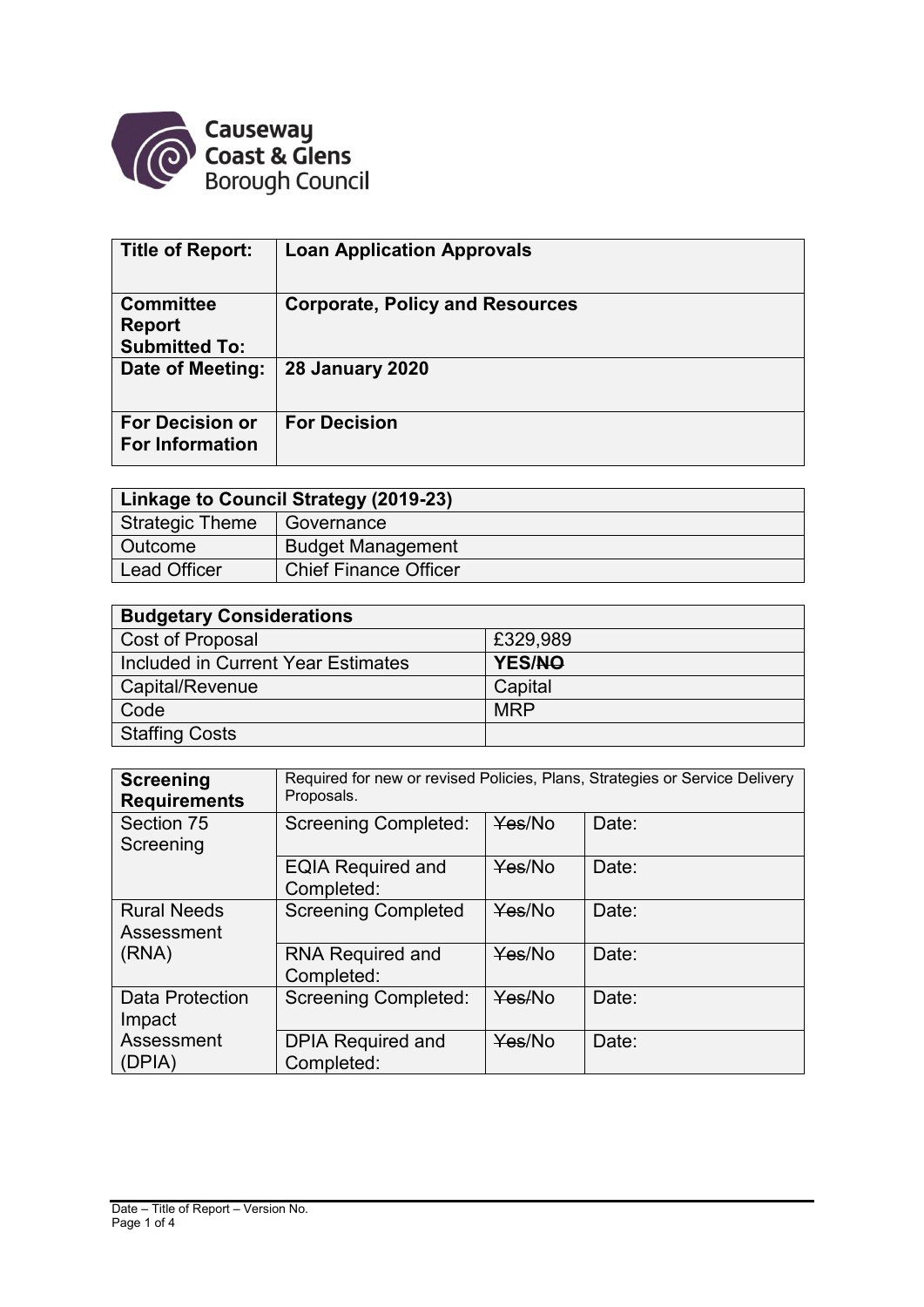# **1.1 Background**

Department for Communities regulation requires that Council approve any loan application prior to drawdown of that loan from Government Accounts Branch or other source of finance. Council has set an affordable borrowing limit by way of the prudential indicators approved in conjunction with the striking of the rate, these loans are within that limit and therefore the loans can be sought.

## **1.2 Loan Timings**

Whilst the approval is being sought from Council at this stage to source the loans as detailed below officers are not intending to action these immediately rather given the recent increase in bank base interest rate the approval is sought meaning officers are in a position to react to any further market changes as and when these occur. All loans will be secured at the best possible rate and that rate be fixed for the duration of the loan.

#### **1.3 Detail**

Council has instigated a number of projects and approval is now required to allow officers to put in place loan finance for the purposes listed below together with the amount of loan finance required and the term. Each of the projects listed has been completed utilizing Council's available working capital to finance them however each was predicated upon loan finance being ultimately providing the financing capability therefore these loans are required to replenish our working capital.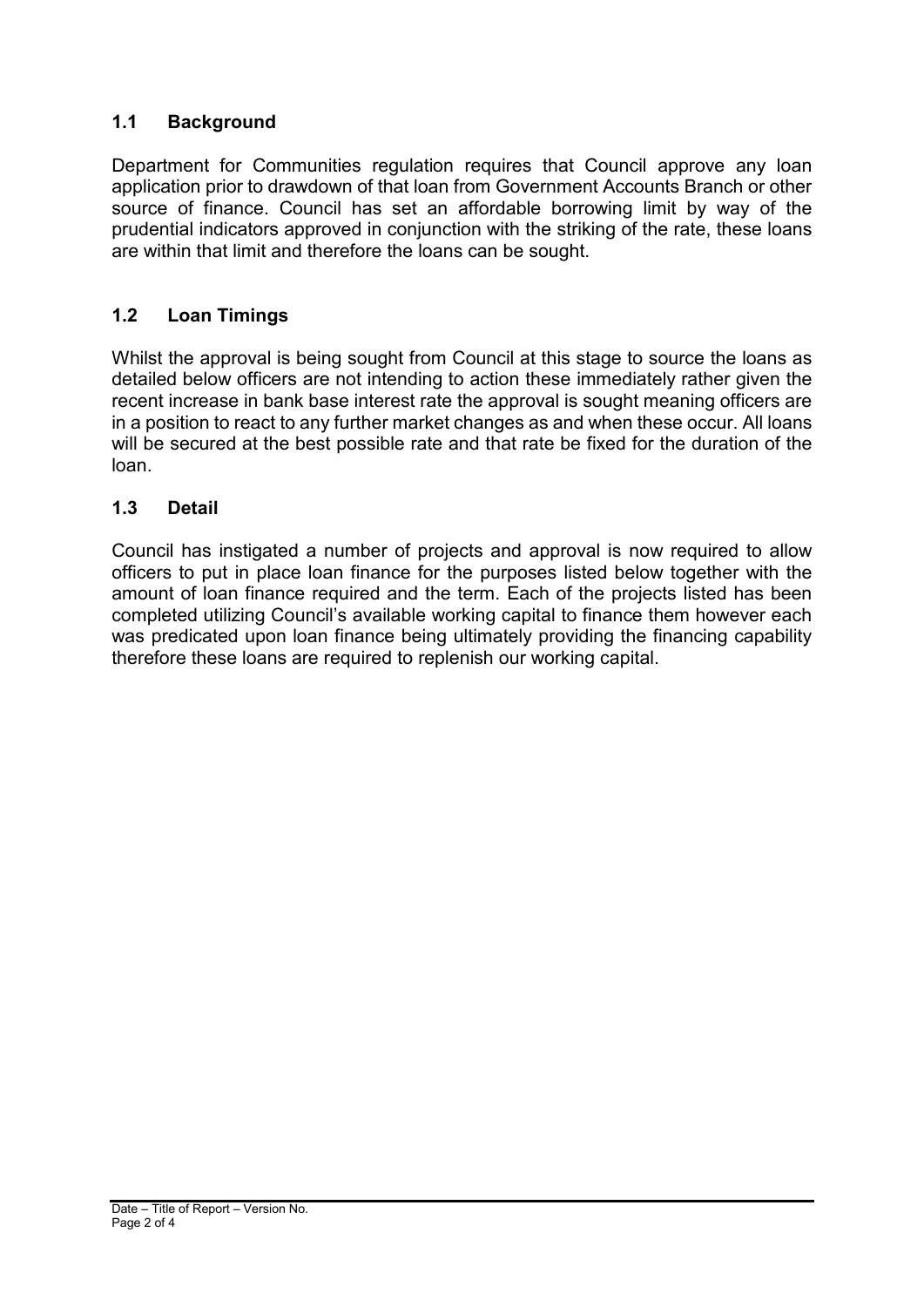|                                                     |                         |               | <b>Opening</b>   |                    |                    |                         |                    | Closing                  | Capital   |               |                          |                  |                     |                     |
|-----------------------------------------------------|-------------------------|---------------|------------------|--------------------|--------------------|-------------------------|--------------------|--------------------------|-----------|---------------|--------------------------|------------------|---------------------|---------------------|
|                                                     |                         | Legacy        | Capital          | 2016/17            | 2017/18            | 2018/19                 | 2019/20            | apital Works             | Disposal  | Capital Grant | Net Cost to              | Legacy           | <b>Proposed New</b> | <b>MRP - Annual</b> |
| Project                                             | Term                    | Location      | <b>Works WIP</b> | <b>Works Spend</b> | <b>Works Spend</b> | <b>Works Spend</b>      | <b>Works Spend</b> | WIP                      | Receipts  | Receipts      | Council                  | <b>Borrowing</b> | Loan                | <b>Impact</b>       |
| Kilrea Sports Centre Car Park Upgrade               | 10                      | Coleraine     | 0.00             | 42,475.0           |                    |                         |                    | 42,475.01                |           |               | 42,475.01                |                  | 42,000              | 4,200               |
| ICT Phase 3 - 2017/18, including Intangibles        | $\overline{\mathbf{3}}$ | CAG           | 0.00             | 9,008.89           | 188,184.28         |                         |                    | 197.193.17               |           |               | 197.193.17               |                  | 197,000             | 65,667              |
| Solar PV Phase 2                                    | 10                      | CCAG          | 0.00             |                    | 183,901.27         | 2,901.14                |                    | 186,802.41               |           |               | 186,802.41               |                  | 187,000             | 18,700              |
| Coleraine Marina Gangway/Pontoons                   | 10                      | Coleraine     | 0.00             |                    | 174,060.09         |                         |                    | 174,060.09               |           |               | 174,060.09               |                  | 174,000             | 17,400              |
| Festive Lighting                                    | 5                       | imavady       | 0.00             |                    | 233,260.93         |                         |                    | 233,260.93               |           |               | 233,260.93               |                  | 233,000             | 46,600              |
| Citroen Berlingo x 3                                | 5 <sup>2</sup>          | <b>CAG</b>    | 0.00             |                    | 29.650.00          |                         |                    | 29.650.00                |           |               | 29.650.0                 |                  | 30,000              | 6.00                |
| Ford Transit x 5                                    | 5                       | CCAG          | 0.00             |                    | 74,000.00          |                         |                    | 74,000.00                |           |               | 74,000.00                |                  | 74,000              | 14,800              |
| <b>Dennis Olympus Refuse Collection Vehicle x 4</b> | $\overline{7}$          | CAG           | 0.00             |                    | 603.050.0          |                         |                    | 603.050.0                | 35,355.0  |               | 567,694.9                |                  | 568,000             | 81,143              |
| <b>B</b> Tractor                                    | $\overline{7}$          | CAG           | 0.00             |                    | 36.137.39          |                         |                    | 36.137.39                |           |               | 36.137.3                 |                  | 36,000              | 5.143               |
| Nifty Trailer/Cherry Picker                         | $\overline{7}$          | CAG           | 0.00             |                    | 25,825.00          |                         |                    | 25,825.00                |           |               | 25,825.00                |                  | 26,000              | 3,714               |
| Low Level Access Platform Portstewart Strand        | 10                      | Coleraine     | 0.00             |                    | 31,707.30          |                         |                    | 31,707.30                |           |               | 31,707.30                |                  | 32,000              | 3,200               |
| Portandhu Harbour Redevelopment                     | 25                      | Coleraine     | 0.00             |                    | 76,081.47          |                         |                    | 76,081.47                |           |               | 76,081.47                |                  | 76,000              | 3,040               |
| Portrush Town Hall Refurbishment                    | 25                      | Coleraine     | 0.00             |                    | 190,355.90         |                         |                    | 190,355.90               |           |               | 190,355.90               |                  | 190,000             | 7,600               |
| Berne Road Café Conversion from Toilets             | 25                      | Coleraine     | 0.00             | 52,653.45          |                    |                         |                    | 52,653.45                |           |               | 52,653.45                |                  | 53,000              | 2,120               |
| Play Area, The Crescent, Portstewart                | 10                      | Coleraine     | 0.00             |                    | 130,136.04         |                         |                    | 130,136.04               |           |               | 130, 136.04              |                  | 130,000             | 13,000              |
| Play Area, Main Street, Feeny                       | 10                      | .imavady      | 0.00             |                    | 78,573.96          |                         |                    | 78,573.96                |           |               | 78,573.96                |                  | 79,000              | 7,900               |
| <b>Brown Bin Garden &amp; Food Waste</b>            | 10                      | CAG           | 0.00             |                    | 246.008.0          | 424,979.78              |                    | 670,987.78               |           |               | 670,987.7                |                  | 671,000             | 67,100              |
| Cushendall Caravan Park Upgrade                     | 10                      | Moyle         | 0.00             |                    | 182.925.15         |                         |                    | 182.925.15               |           |               | 182.925.15               |                  | 183.000             | 18,300              |
| Car Parks - Phase 1 Upgrades                        | 13                      | Coleraine     | 0.00             |                    | 235,043.51         |                         |                    | 235,043.51               |           |               | 235,043.5                |                  | 235,000             | 18,077              |
| Carrick Dhu - Minor Works                           | 10                      | Coleraine     | 0.00             |                    | 11,658.21          | 11,163.90               |                    | 22,822.11                |           |               | 22,822.1                 |                  | 23,000              | 2,300               |
| Dungiven Sports Centre NEW Loan2                    | 30                      | .imavady      | 0.00             |                    | 15,022.76          | 57,253.73               |                    | 72,276.49                |           | $-49,684.07$  | 121,960.56               |                  | 122,000             | 4,067               |
| Drumeen Drive Play Area, Garvagh                    | 10                      | Coleraine     | 0.00             |                    |                    | 57,146.00               |                    | 57,146.00                |           |               | 57,146.00                |                  | 57,000              | 5,700               |
| Dunluce Avenue Car Park Upgrade, Portrush           | 13                      | Coleraine     | 0.00             |                    |                    | 201,392.16              |                    | 201,392.16               |           | 22,544.00     | 178,848.16               |                  | 179,000             | 13,769              |
| Railway Place Car Park Upgrade, Coleraine           | 13                      | Coleraine     | 0.00             |                    |                    | 13,095.91               |                    | 13,095.91                |           |               | 13,095.91                |                  | 13,000              | 1,000               |
| uniper Hill Caravan park - Minor Works              | 10                      | Coleraine     | 0.00             |                    |                    | 16,957.0                |                    | 16,957.00                |           |               | 16,957.00                |                  | 17.000              | 1,700               |
|                                                     | 30 <sub>2</sub>         |               | 0.00             |                    |                    |                         |                    |                          |           |               |                          |                  | 153,000             | 5,100               |
| and Purchases Drumaduff Landfill Site Phase 1       |                         | imavady       |                  |                    |                    | 153,095.2               |                    | 153,095.28               |           |               | 153,095.2                |                  |                     |                     |
| <b>Ortballintrae Harbour Upgrade</b>                | 25                      | Coleraine     | 0.00<br>0.00     |                    |                    | 791,986.34<br>250.094.4 |                    | 791,986.34<br>250.094.44 |           |               | 791,986.34<br>250.094.44 |                  | 792,000<br>250,000  | 31,680<br>10,000    |
| <b>Uunluce Avenue Toilet Block Portrush</b>         | 25                      | Coleraine     |                  | 104.137.3          |                    |                         | 0.00               |                          |           | $-27,140.07$  | 4.821.569.34             | 0.00             | 4.822.000.00        | 479.020.00          |
| <b>PHASE 1 - September Committee</b>                | 10.1                    |               | 0.00             |                    | 2,745,581.26       | 1.980.065.6             |                    | 4,829,784.29             | 35,355.02 |               |                          |                  |                     |                     |
| REFCUS Community Grants - CCAG Funding Unit         | 10                      | CAG           | 0.00             |                    | 60,000.00          | 397,335.97              |                    | 457,335.97               |           |               | 457,335.97               |                  | 457,000             | 45,700              |
| REFCUS Portstewart EI Scheme - NEW Loan 2           | 25                      | Coleraine     | 0.00             |                    |                    | 134,390.4               |                    | 134,390.41               |           |               | 134,390.4                |                  | 134,000             | 5,360               |
| ICT Phase 4 - 2018/19                               | $\overline{\mathbf{3}}$ | CAG           | 0.00             |                    |                    | 442,853.19              |                    | 442,853.19               |           |               | 442,853.19               |                  | 443,000             | 147,667             |
| Mobile Staging for Events                           | 5                       | CAG           | 0.00             |                    |                    | 8,808.00                |                    | 8,808.00                 |           |               | 8,808.00                 |                  | 9,000               | 1,800               |
| Riada Stadium CCTV                                  | 10                      | Ballymoney    | 0.00             |                    |                    | 28,209.9                |                    | 28,209.91                |           |               | 28,209.91                |                  | 28,000              | 2,800               |
| Roe Valley Leisure Centre - Gym Equipment           | 10                      | .imavady      | 0.00             |                    |                    | 29,650.00               |                    | 29,650.00                |           |               | 29,650.00                |                  | 30,000              | 3,000               |
| Roe Valley Leisure Centre - Changing Places         | 10                      | imavady       | 0.00             |                    |                    | 27,206.70               |                    | 27,206.70                |           |               | 27,206.70                |                  | 27,000              | 2,700               |
| RO-RO Containers x 8 - Compactor                    | 10                      | CCAG          | 0.00             |                    |                    | 29,400.00               |                    | 29,400.00                |           |               | 29,400.00                |                  | 29,000              | 2,900               |
| Portacabin for Depot (Offices)                      | 10                      | Coleraine     | 0.00             |                    |                    | 24,898.0                |                    | 24,898.00                |           |               | 24,898.00                |                  | 25,000              | 2,500               |
| Various Mowers and Groundworks Equipment            | $\overline{7}$          | CAG           | 0.00             |                    |                    | 71,446.2                |                    | 71,446.25                |           |               | 71,446.25                |                  | 71,000              | 10,143              |
| Cloonavin - Fire Alarm System                       | 10                      | Coleraine     | 0.00             |                    |                    | 102,450.1               |                    | 102,450.10               |           |               | 102,450.10               |                  | 102,000             | 10,200              |
| Coleraine Boathouse - Fire Alarm System             | 10                      | Coleraine     | 0.00             |                    |                    | 22,048.92               |                    | 22,048.92                |           |               | 22,048.92                |                  | 22,000              | 2,200               |
| Pit Mounted Weighbridge                             | 10                      | Coleraine     | 0.00             |                    |                    | 11,975.0                |                    | 11,975.00                |           |               | 11,975.00                |                  | 12,000              | 1,200               |
| Dog Warden Vehicle Proace Comfort                   | $\overline{7}$          | CAG           | 0.00             |                    |                    | 19,158.84               |                    | 19.158.8                 |           |               | 19,158.84                |                  | 19,000              | 2,714               |
| 3 x Estates Vehicles, 1 Tractor and 1 Excavator     | $\overline{7}$          | CAG           | 0.00             |                    |                    | 114,943.00              |                    | 114,943.00               |           |               | 114,943.00               |                  | 115,000.00          | 16,429.00           |
| 4 x Operations Vehicles                             | $\overline{7}$          | CAG           | 0.00             |                    |                    | 52,100.0                |                    | 52,100.00                |           |               | 52,100.00                |                  | 52,000.00           | 7,429.00            |
| LED Lighting - Phase 2                              | 10                      | CAG           | 0.00             |                    |                    | 160.431.0               |                    | 160.431.0                |           |               | 160.431.04               |                  | 160.000.00          | 16.000.00           |
| etterloan Site Office Build.                        | 10                      | Coleraine     | 0.00             |                    |                    | 28,553.4                |                    | 28,553.44                |           |               | 28,553.44                |                  | 29,000.00           | 2,900.00            |
| <b>Emergency Generators</b>                         | 10                      | CCAG          | 0.00             |                    |                    | 126,353.9               |                    | 126,353.93               |           | 26,000.00     | 100,353.93               |                  | 100,000.00          | 10,000.00           |
| North Pier Portrush Rock Armour                     | 30                      | Coleraine     | 0.00             |                    |                    | 2,445,145.61            | 1,366,430.37       | 3,811,575.98             |           |               | 3,811,575.98             |                  | 3,812,000.00        | 127,067.00          |
| Macosquin Playing Fields - Floodlights              | 10                      | Coleraine     | 0.00             |                    |                    | 13,640.62               |                    | 13,640.62                |           |               | 13,640.62                |                  | 14,000.00           | 1,400.00            |
| Railway Place Car Park - Fencing                    | 10                      | Coleraine     | 0.00             |                    |                    | 13,095.9                |                    | 13,095.91                |           |               | 13,095.91                |                  | 13,000.00           | 1,300.00            |
| <b>PHASE 2 - January Committee</b>                  | 13.5                    |               | 0.00             | 0.00               | 60,000.00          | 4.304.094.84            | 1,366,430.37       | 5.730.525.21             | 0.00      | 26.000.00     | 5,704,525.21             | 0.00             | 5,703,000.00        | 423.409.00          |
| <b>Total Application</b>                            | 11.7                    | average years | 0.00             | 104.137.35         | 2.805.581.26       | 6.284.160.52            | 1.366.430.37       | 10.560.309.50            | 35.355.02 | $-1.140.07$   | 10.526.094.55            | 0.00             | 10.525.000.00       | 902.429.00          |

Date – Title of Report – Version No. Page 3 of 4